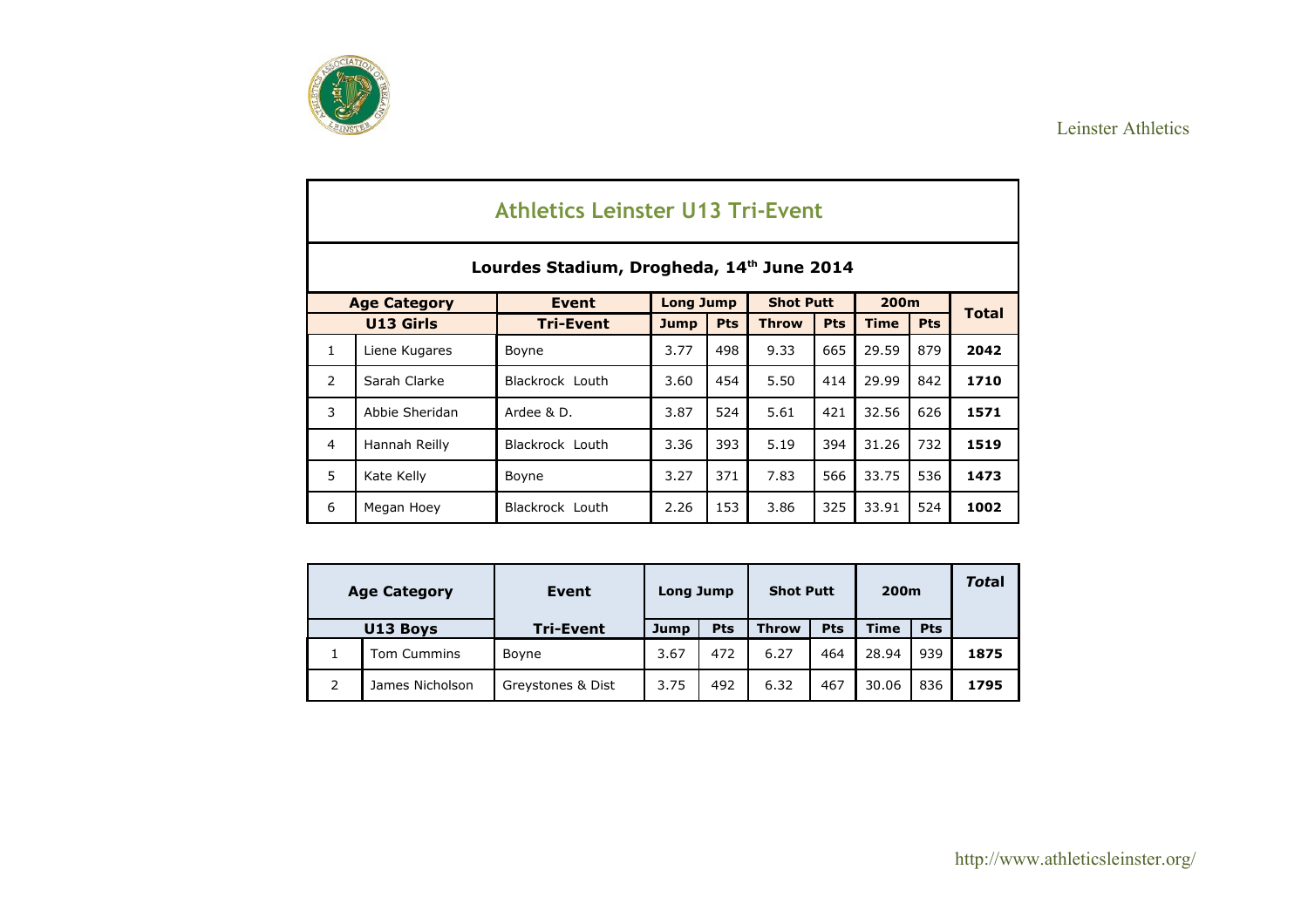



|                |                     |                                           |                  |            |                  |            | <b>Athletics Leinster Combined Event</b> |            |             |            |             |            |              |
|----------------|---------------------|-------------------------------------------|------------------|------------|------------------|------------|------------------------------------------|------------|-------------|------------|-------------|------------|--------------|
|                |                     | Lourdes Stadium, Drogheda, 14th June 2014 |                  |            |                  |            |                                          |            |             |            |             |            |              |
|                | <b>Age Category</b> | <b>Event</b>                              | <b>High Jump</b> |            | <b>Long Jump</b> |            | <b>Shot Putt</b>                         |            | <b>75mH</b> |            | 800m        |            |              |
|                | <b>U14 Girls</b>    | <b>Pentathlon</b>                         | <b>Jump</b>      | <b>Pts</b> | <b>Jump</b>      | <b>Pts</b> | <b>Throw</b>                             | <b>Pts</b> | <b>Time</b> | <b>Pts</b> | <b>Time</b> | <b>Pts</b> | <b>Total</b> |
| 1              | Rachel Kelly        | <b>KCH</b>                                | 1.33             | 439        | 3.66             | 233        | 11.66                                    | 639        | 13.60       | 516        | 2.38.93     | 585        | 2412         |
| $\overline{2}$ | Chloe Hayden        | St. L. O'Toole                            | 1.36             | 470        | 4.19             | 352        | 6.38                                     | 295        | 12.70       | 603        | 2.35.29     | 628        | 2348         |
| 3              | Hannah Kelly        | <b>KCH</b>                                | 1.10             | 222        | 3.92             | 290        | 9.28                                     | 482        | 14.50       | 443        | 2.38.33     | 592        | 2029         |
| 4              | Sophie Nicholson    | Greystones & Dist                         | 1.24             | 350        | 4.01             | 310        | 5.77                                     | 257        | 13.80       | 499        | 2.37.83     | 598        | 2014         |
| 5              | Katie Lawless       | Greystones & Dist                         | 1.05             | 180        | 3.78             | 259        | 7.23                                     | 350        | 13.70       | 501        | 2.44.10     | 527        | 1817         |
| 6              | Rebecca Balfe       | Emo Rath                                  | 1.18             | 293        | 3.82             | 267        | 6.57                                     | 308        | 15.40       | 386        | 2.44.05     | 527        | 1781         |
| $\overline{7}$ | Frances Dallaghan   | Greystones & Dist                         | 1.15             | 266        | 3.41             | 182        | 7.03                                     | 337        | 18.70       | 172        | 2.56.50     | 399        | 1356         |

|   | <b>Age Category</b> | Event             | <b>High Jump</b> |            | Long Jump   |            | <b>Shot Putt</b> |            | <b>80mH</b> |            | 800m        |            |              |
|---|---------------------|-------------------|------------------|------------|-------------|------------|------------------|------------|-------------|------------|-------------|------------|--------------|
|   | <b>U15 Girls</b>    | <b>Pentathlon</b> | <b>Jump</b>      | <b>Pts</b> | <b>Jump</b> | <b>Pts</b> | <b>Throw</b>     | <b>Pts</b> | <b>Time</b> | <b>Pts</b> | <b>Time</b> | <b>Pts</b> | <b>Total</b> |
|   | Ciara Deely         | <b>KCH</b>        | 1.52             | 644        | 4.66        | 469        | 6.51             | 304        | 12.40       | 747        | 2.42.46     | 546        | 2710         |
|   | Bronagh Walsh       | St. L. O'Toole    | 1.46             | 577        | 4.43        | 411        | 7.92             | 394        | 13.50       | 625        | 2.41.09     | 561        | 2568         |
|   | Alana Ryan          | Greystones & Dist | 1.28             | 389        | 4.23        | 362        | 6.30             | 290        | 15.10       | 475        | 2.53.19     | 432        | 1948         |
| 4 | Aisling Kelly       | Naas AC           | 1.28             | 389        | 3.94        | 294        | 6.95             | 332        | 14.3        | 539        | 3.12.13     | 261        | 1815         |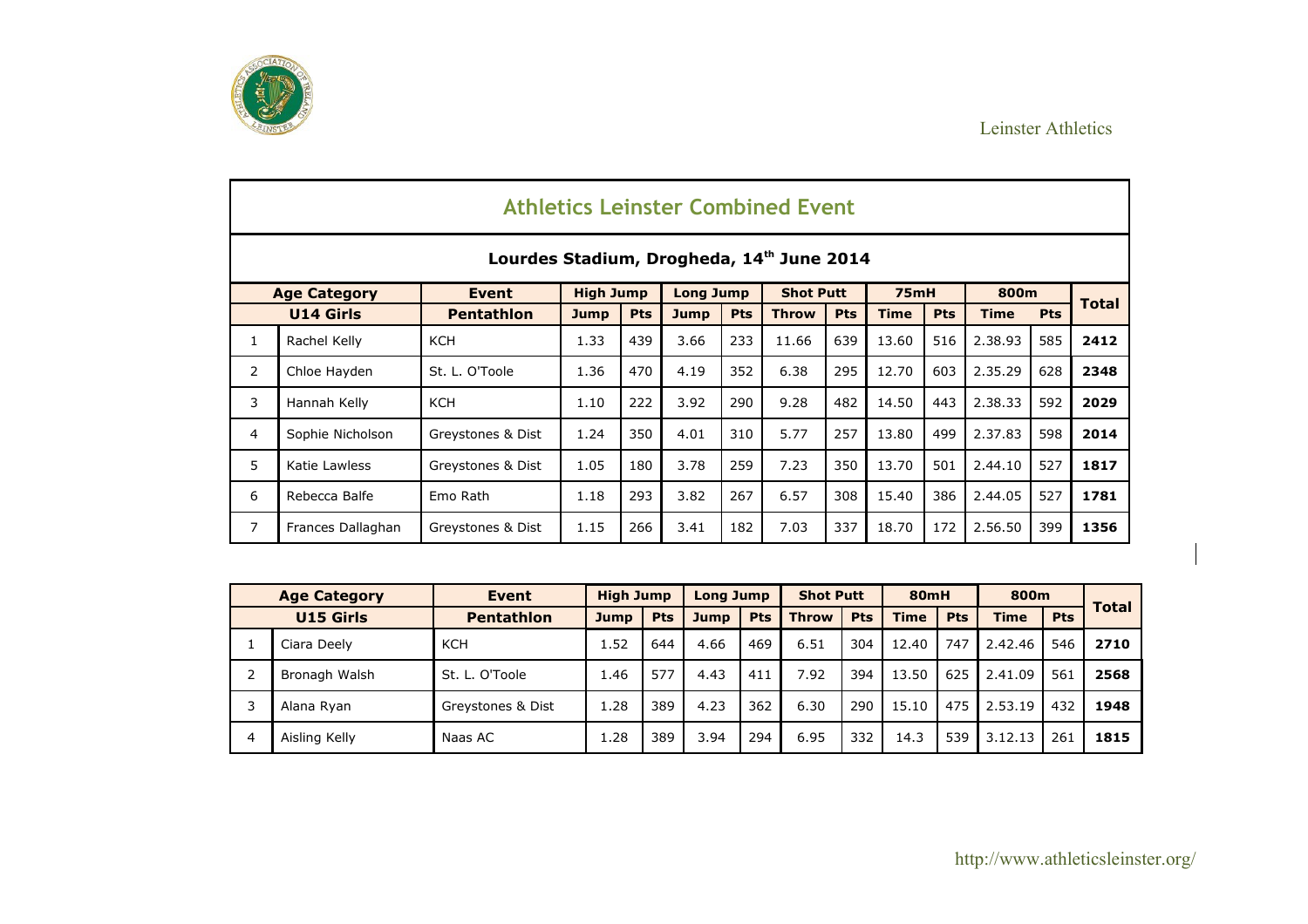

|       | <b>Age Category</b> | <b>Event</b>           | <b>High Jump</b> |            | <b>Long Jump</b> |            | <b>Shot Putt</b> |            | <b>80mH</b> |            | 800m        |            |              |
|-------|---------------------|------------------------|------------------|------------|------------------|------------|------------------|------------|-------------|------------|-------------|------------|--------------|
|       | U16 Girls           | <b>Pentathlon</b>      | <b>Jump</b>      | <b>Pts</b> | <b>Jump</b>      | <b>Pts</b> | <b>Throw</b>     | <b>Pts</b> | <b>Time</b> | <b>Pts</b> | <b>Time</b> | <b>Pts</b> | <b>Total</b> |
|       | Shannon Sheehy      | Cushinstown            | 1.63             | 771        | 4.6              | 454        | 9.90             | 523        | 13.00       | 677        | 2.35.78     | 622        | 3047         |
| 2     | Elaine Wilson       | Celbridge              | 1.39             | 502        | 4.35             | 391        | 7.99             | 399        | 15.10       | 475        | 2.50.15     | 462        | 2229         |
| 3     | Richael Browne      | Greystones & Dist      | 1.39             | 502        | 3.92             | 290        | 5.52             | 241        | 18.20       | 251        | 2.30.41     | 687        | 1971         |
| 4     | Lisa Dallaghan      | Greystones & Dist      | 1.27             | 379        | 3.56             | 212        | 5.90             | 265        | 19.80       | 167        | 2.44.05     | 527        | 1550         |
| Guest | Hannah Christie     | <b>Brothers Pearse</b> | 1.27             | 379        | 4.19             | 352        | 6.44             | 299        | 15.20       | 466        | 2.41.89     | 552        | 2048         |

| <b>Age Category</b> | Event             | <b>High Jump</b> |       | <b>Long Jump</b> |     | <b>Shot Putt</b>   |            | <b>100mH</b> |            | 800m        |            |              |
|---------------------|-------------------|------------------|-------|------------------|-----|--------------------|------------|--------------|------------|-------------|------------|--------------|
| U17 Girls           | <b>Pentathlon</b> | <b>Jump</b>      | Pts I | <b>Jump</b>      |     | <b>Pts</b>   Throw | <b>Pts</b> | <b>Time</b>  | <b>Pts</b> | <b>Time</b> | <b>Pts</b> | <b>Total</b> |
| Laura Quigley       | Celbridge         | 1.39             | 502   | 4.54             | 438 | 8.05               | 403        | 19.00        | 394        | 12.53.52    | 428        | 2165         |

| <b>Age Category</b> | <b>Event</b>      | <b>High Jump</b> |            | <b>Long Jump</b> |            | <b>Shot Putt</b> |            | <b>100mH</b> |            | 800m        |            |              |
|---------------------|-------------------|------------------|------------|------------------|------------|------------------|------------|--------------|------------|-------------|------------|--------------|
| U18 Girls           | <b>Pentathlon</b> | Jump             | <b>Pts</b> | <b>Jump</b>      | <b>Pts</b> | <b>Throw</b>     | <b>Pts</b> | Time         | <b>Pts</b> | <b>Time</b> | <b>Pts</b> | <b>Total</b> |
| Annabelle Morris    | Blackrock Louth   | 48.ء             | 599        | 4.75             | 492        | 8.64             | 441        | 15.70        | 753        | 2.27.91     | 719        | 3004         |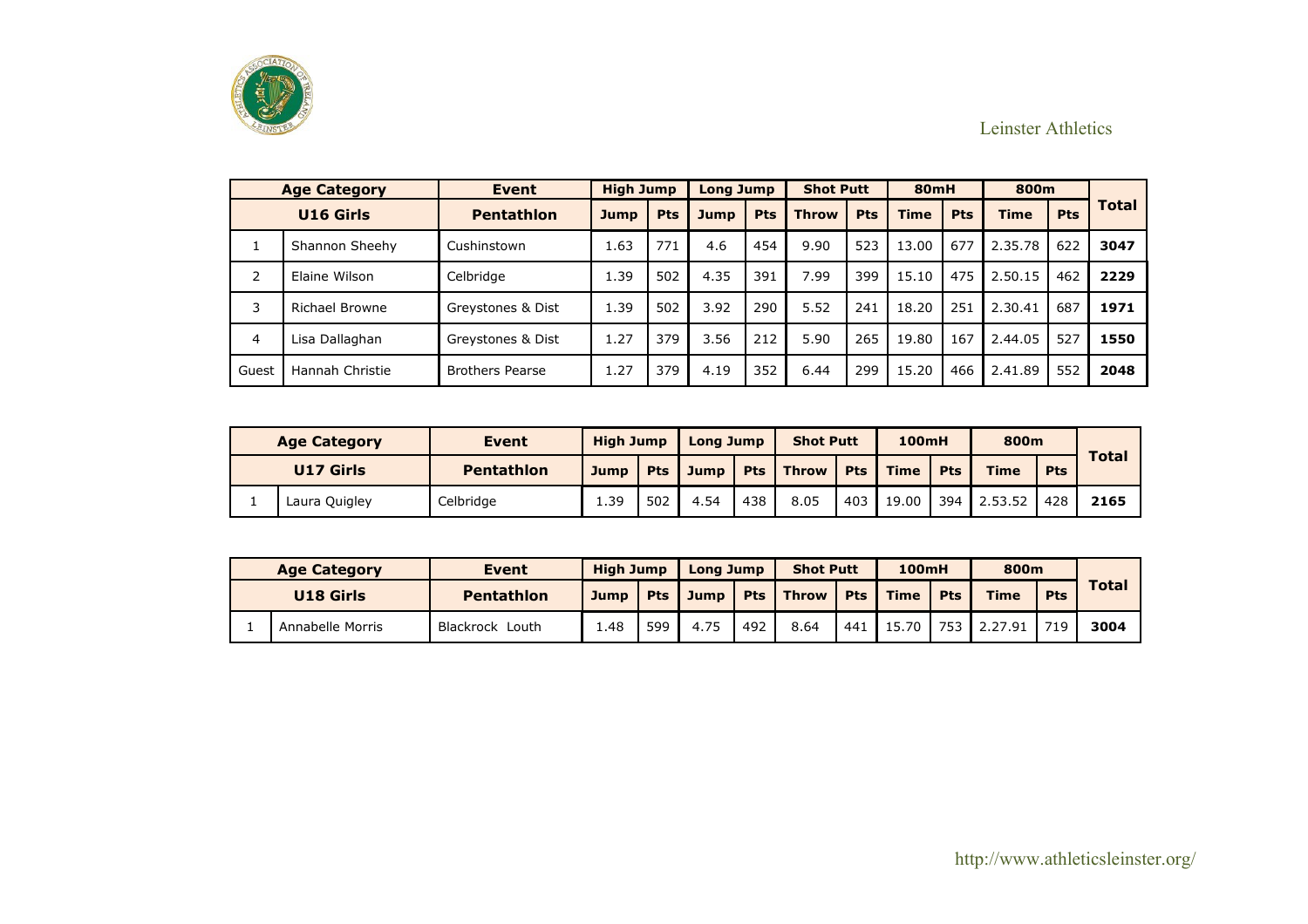

| <b>Age Category</b> | <b>Event</b>      | <b>High Jump</b> |     | Long Jump   |     | <b>Shot Putt</b>   |            | <b>100mH</b> |            | 800m        |            | Total |
|---------------------|-------------------|------------------|-----|-------------|-----|--------------------|------------|--------------|------------|-------------|------------|-------|
| U19 Girls           | <b>Pentathlon</b> | Jump             | Pts | <b>Jump</b> |     | <b>Pts</b>   Throw | <b>Pts</b> | <b>Time</b>  | <b>Pts</b> | <b>Time</b> | <b>Pts</b> |       |
| Amy Mc Teggart      | Boyne             | 1.54             | 666 | 4.91        | 535 | 9.19               | 477        | 17.20        | 573        | 2.47.15     | 493        | 2744  |

| <b>Age Category</b> | <b>Event</b>      | <b>High Jump</b> |            | <b>Long Jump</b> |            | <b>Shot Putt</b> |            | <b>100mH</b> |            | 800m        |            | <b>Total</b> |
|---------------------|-------------------|------------------|------------|------------------|------------|------------------|------------|--------------|------------|-------------|------------|--------------|
| <b>Senior Women</b> | <b>Pentathlon</b> | Jump             | <b>Pts</b> | Jump             | <b>Pts</b> | <b>Throw</b>     | <b>Pts</b> | <b>Time</b>  | <b>Pts</b> | <b>Time</b> | <b>Pts</b> |              |
| Karen Dunne         | Bohermeen         | 48. ،            | 599        | 4.97             | 551        | 8.40             | 425        | 16.80        | 620        | 2.35.21     | 629        | 2824         |
| Catriona Twomey     | <b>KCH</b>        | l.51             | 632        | 4.39             | 401        | 8.65             | 441        | 18.30        | 455        | 2.53.88     | 425        | 2354         |

| <b>Age Category</b> | Event             | <b>High Jump</b> |            | <b>Long Jump</b> |            | <b>Shot Putt</b> |            | 100m        |            | 800m        |            |              |
|---------------------|-------------------|------------------|------------|------------------|------------|------------------|------------|-------------|------------|-------------|------------|--------------|
| <b>Master Women</b> | <b>Pentathlon</b> | <b>Jump</b>      | <b>Pts</b> | <b>Jump</b>      | <b>Pts</b> | <b>Throw</b>     | <b>Pts</b> | <b>Time</b> | <b>Pts</b> | <b>Time</b> | <b>Pts</b> | <b>Total</b> |
| Geraldine Finnegan  | Dunleer           | 1.36             | 470        | 4.11             | 333        | 9.56             | 501        | 14.28       | 561        | 2.36.24     | 617        | 2482         |
| Niamh McGuire       | Rathkenny         | 1.39             | 502        | 3.86             | 276        | 8.88             | 456        | 14.54       | 522        | 2.52.85     | 435        | 2191         |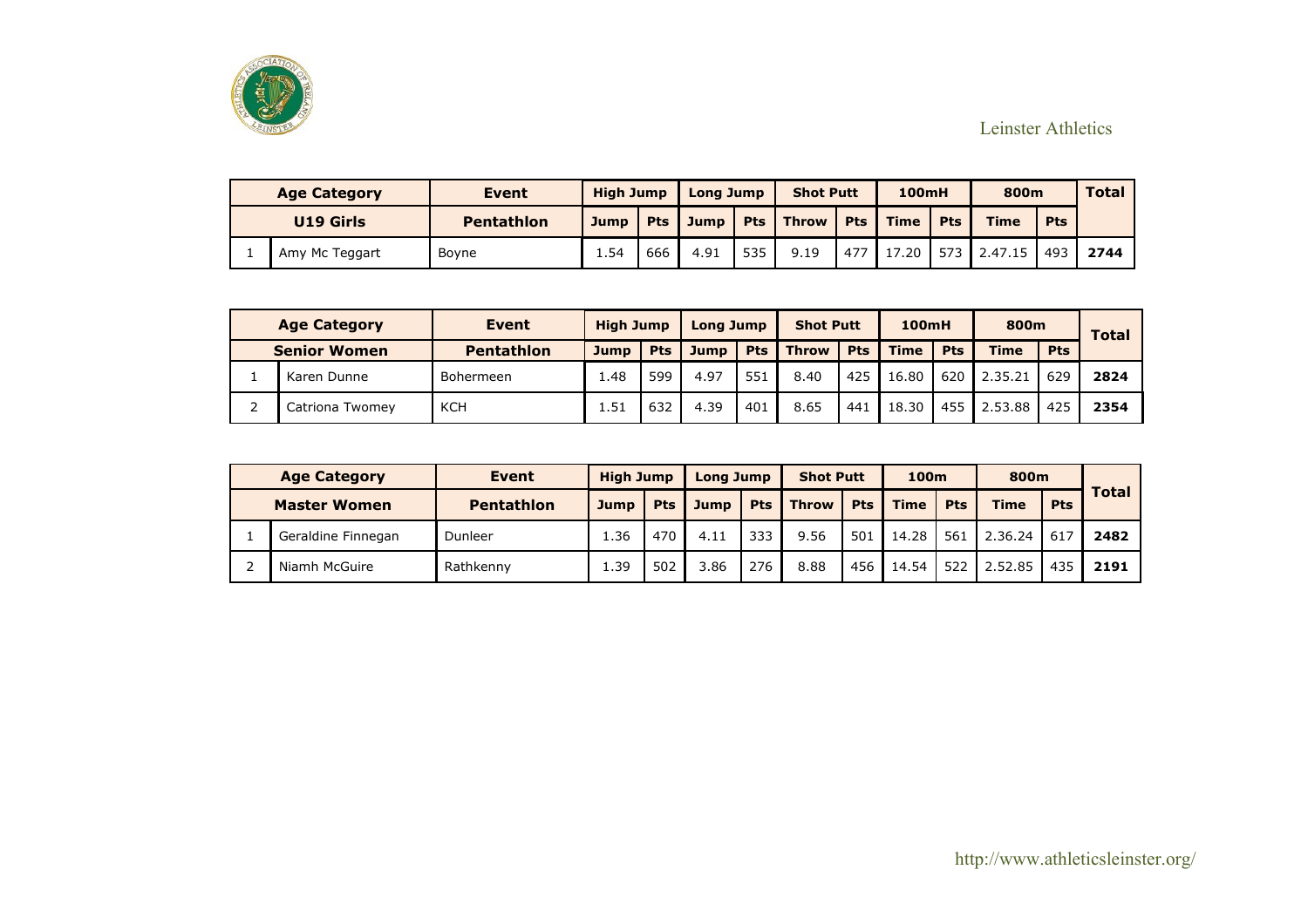

|                | <b>Age Category</b> | Event                  | <b>High Jump</b> |            | <b>Long Jump</b> |            | <b>Shot Putt</b> |            | <b>75mH</b> |     | 800m        |            |              |
|----------------|---------------------|------------------------|------------------|------------|------------------|------------|------------------|------------|-------------|-----|-------------|------------|--------------|
|                | <b>U14 Boys</b>     | <b>Pentathlon</b>      | <b>Jump</b>      | <b>Pts</b> | <b>Jump</b>      | <b>Pts</b> | <b>Throw</b>     | <b>Pts</b> | <b>Time</b> | Pts | <b>Time</b> | <b>Pts</b> | <b>Total</b> |
| 1              | Rory Mac Gabhann    | KCH                    | 1.40             | 317        | 4.56             | 301        | 7.84             | 357        | 13.65       | 516 | 2.38.14     | 594        | 2085         |
| $\overline{2}$ | Lucas Moylan        | Suncroft AC            | 1.52             | 404        | 4.44             | 280        | 6.67             | 288        | 12.85       | 592 | 2.45.14     | 515        | 2079         |
| 3              | Jack Cleary         | Naas AC                | 1.34             | 276        | 4.12             | 225        | 7.21             | 320        | 13.96       | 488 | 2.29.84     | 695        | 2004         |
| $\overline{4}$ | Nathan Parameswaran | Celbridge              | 1.37             | 297        | 4.30             | 255        | 6.15             | 258        | 14.52       | 442 | 2.45.95     | 507        | 1759         |
| 5              | Eddie Allen         | Emo Rath               | 1.25             | 218        | 3.68             | 156        | 6.17             | 259        | 16.70       | 302 | 2.39.81     | 575        | 1510         |
| Guest          | Pierce Christie     | <b>Brothers Pearse</b> | 1.34             | 276        | 4.09             | 220        | 8.94             | 422        | 13.30       | 543 | 2.22.30     | 793        | 2254         |
| Guest          | Conor Barry         | <b>Brothers Pearse</b> | 1.28             | 237        | 4.10             | 222        | 6.39             | 272        | 15.01       | 411 | 2.43.85     | 530        | 1672         |

|   | <b>Age Category</b> | Event             | <b>High Jump</b> |     | Long Jump |            | <b>Shot Putt</b> |            | 80mH        |            | 800m        |            |              |
|---|---------------------|-------------------|------------------|-----|-----------|------------|------------------|------------|-------------|------------|-------------|------------|--------------|
|   | U15 Boys            | <b>Pentathlon</b> | Jump             | Pts | Jump      | <b>Pts</b> | <b>Throw</b>     | <b>Pts</b> | <b>Time</b> | <b>Pts</b> | <b>Time</b> | <b>Pts</b> | <b>Total</b> |
|   | Conor McMahon       | Ardee & D.        | 1.60             | 464 | 5.35      | 451        | 9.52             | 457        | 13.83       | 521        | 2.31.10     | 679        | 2572         |
| っ | Eoin Keenan         | Emo/Rath          | 1.52             | 404 | 4.67      | 321        | 10.45            | 513        | 16.25       | 320        | 2.36.61     | 612        | 2170         |
| 3 | Tadhg Murtagh       | Kildare A.C       | 1.46             | 360 | 4.18      | 235        | 7.50             | 337        | 15.06       | 420        | 2.27.29     | 727        | 2079         |
| 4 | Ciaran Connolly     | Le Cheile         | 1.43             | 338 | 4.49      | 288        | 4.93             | 187        | 14.20       | 487        | 2.28.61     | 710        | 2010         |
| 5 | <b>Troy Scully</b>  | Greystones & Dist | 1.40             | 317 | 4.10      | 222        | 7.19             | 318        | 16.70       | 287        | 2.18.39     | 846        | 1990         |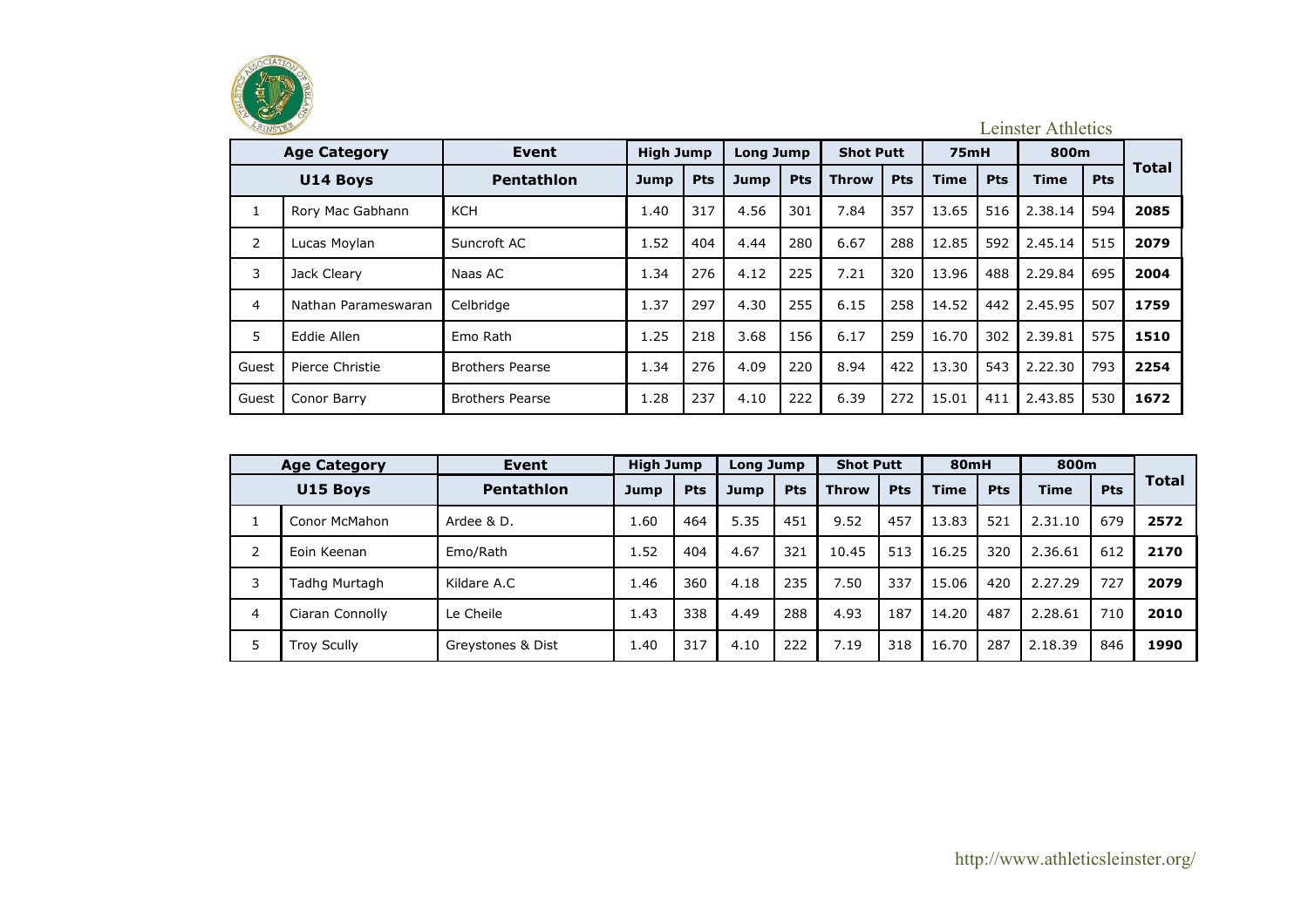

|                     | LEINSTER<br><b>Leinster Athletics</b> |                   |                  |     |                  |            |                  |            |             |            |             |            |              |  |  |
|---------------------|---------------------------------------|-------------------|------------------|-----|------------------|------------|------------------|------------|-------------|------------|-------------|------------|--------------|--|--|
| <b>Age Category</b> |                                       | Event             | <b>High Jump</b> |     | <b>Long Jump</b> |            | <b>Shot Putt</b> |            | 100mH       |            | 800m        |            |              |  |  |
| U16 Boys            |                                       | <b>Pentathlon</b> | <b>Jump</b>      | Pts | <b>Jump</b>      | <b>Pts</b> | <b>Throw</b>     | <b>Pts</b> | <b>Time</b> | <b>Pts</b> | <b>Time</b> | <b>Pts</b> | <b>Total</b> |  |  |
|                     | Calum McGrath                         | Suncroft AC       | 1.65             | 504 | 5.2              | 421        | 9.75             | 470        | 17.63       | 438        | 2.25.28     | 753        | 2586         |  |  |
| 2                   | Andrew Carroll                        | Celbridge         | 1.59             | 457 | 4.84             | 352        | 9.86             | 477        | 17.80       | 424        | 2.25.73     | 747        | 2457         |  |  |
| 3                   | Eoin Hill                             | Celbridge         | 1.50             | 389 | 4.63             | 313        | 7.36             | 328        | 15.59       | 640        | 2.28.70     | 709        | 2379         |  |  |
| $\overline{4}$      | Darragh Roberts                       | <b>KCH</b>        | 1.59             | 457 | 4.6              | 308        | 7.84             | 357        | 16.31       | 559        | 2.34.96     | 632        | 2313         |  |  |
| 5                   | Fionn Heffernan                       | Suncroft AC       | 1.35             | 283 | 4.39             | 271        | 9.40             | 450        | 18.97       | 330        |             |            | 1334         |  |  |

| <b>Age Category</b> |                 | Event             | <b>High Jump</b> |            | Long Jump |            | <b>Shot Putt</b> |            | <b>110mH</b> |            | 1000m       |            | <b>Total</b> |
|---------------------|-----------------|-------------------|------------------|------------|-----------|------------|------------------|------------|--------------|------------|-------------|------------|--------------|
|                     | U17 Boys        | <b>Pentathlon</b> | Jump             | <b>Pts</b> | Jump      | <b>Pts</b> | <b>Throw</b>     | <b>Pts</b> | <b>Time</b>  | <b>Pts</b> | <b>Time</b> | <b>Pts</b> |              |
|                     | Thomas Connolly | Le Cheile         | 1.77             | 602        | 5.63      | 508        | 8.72             | 409        | 15.60        | 778        | 3.20.13     | 481        | 2778         |
|                     | Peter O'Connor  | Enniscorthy       | 1.62             | 480        | 5.25      | 431        | 7.62             | 344        | 16.49        | 679        | 3.18.86     | 491        | 2425         |
|                     | Scott Dorian    | St. Gerard's      | 1.47             | 367        | 4.79      | 343        | 8.10             | 372        | 20.25        | 330        | 3.27.45     | 421        | 1833         |

| <b>Age Category</b> |               | Event                  | <b>High Jump</b> |            | Long Jump |            | <b>Shot Putt</b> |            | 110mH       |            | 1000m       |            | <b>Total</b> |
|---------------------|---------------|------------------------|------------------|------------|-----------|------------|------------------|------------|-------------|------------|-------------|------------|--------------|
| U18 Boys            |               | <b>Pentathlon</b>      | Jump             | <b>Pts</b> | Jump      | <b>Pts</b> | <b>Throw</b>     | <b>Pts</b> | <b>Time</b> | <b>Pts</b> | <b>Time</b> | <b>Pts</b> |              |
|                     | Keith Marks   | Cushinstown            | 2.00             | 803        | 6.11      | 610        | 10.27            | 502        | 14.88       | 864        | 3.07.37     | 594        | 3373         |
|                     | Tim Bowler    | Enniscorthy            | 1.68             | 528        | 5.58      | 498        | 12.31            | 625        | 14.28       | 939        | 3.11.95     | 552        | 3142         |
|                     | James Fortune | Enniscorthy            | 1.50             | 389        | 5.84      | 552        | 9.12             | 433        | 16.90       | 635        | 3.14.29     | 531        | 2540         |
| 4                   | Kevin Wilson  | St. Abban's            | 1.74             | 577        | 5.20      | 421        | 6.66             | 287        | 16.38       | 691        | 3.38.15     | 340        | 2316         |
| Guest               | Aidan Brophy  | <b>Brothers Pearse</b> | 1.45             | 352        | 5.03      | 388        | 7.36             | 328        | 17.34       | 589        | 3.17.68     | 501        | 2158         |